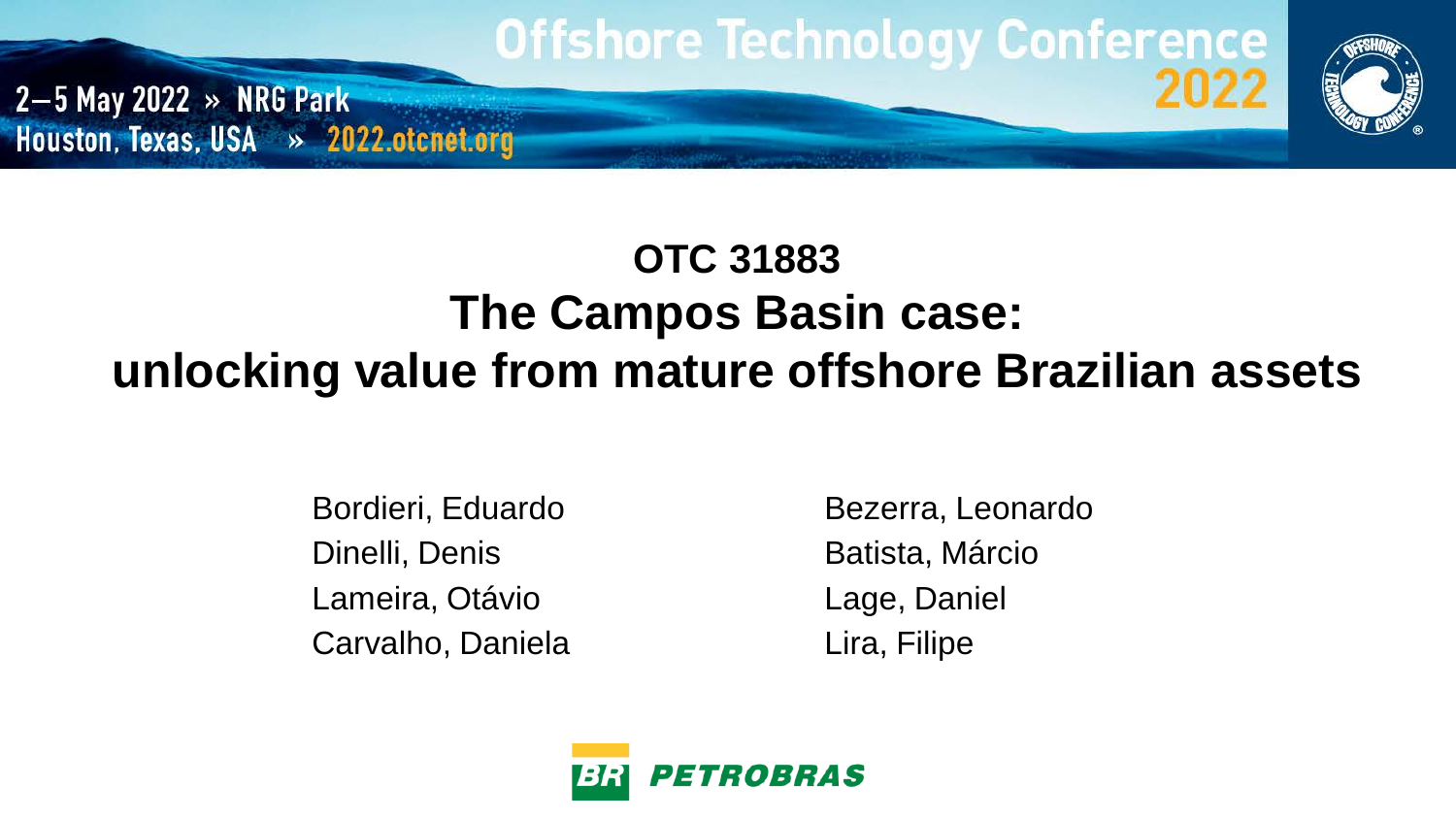—

Campos Basin Context and History

The Campos Basin Today

The Campos Basin in the Strategic Plan

Campos Basin Renovation Plan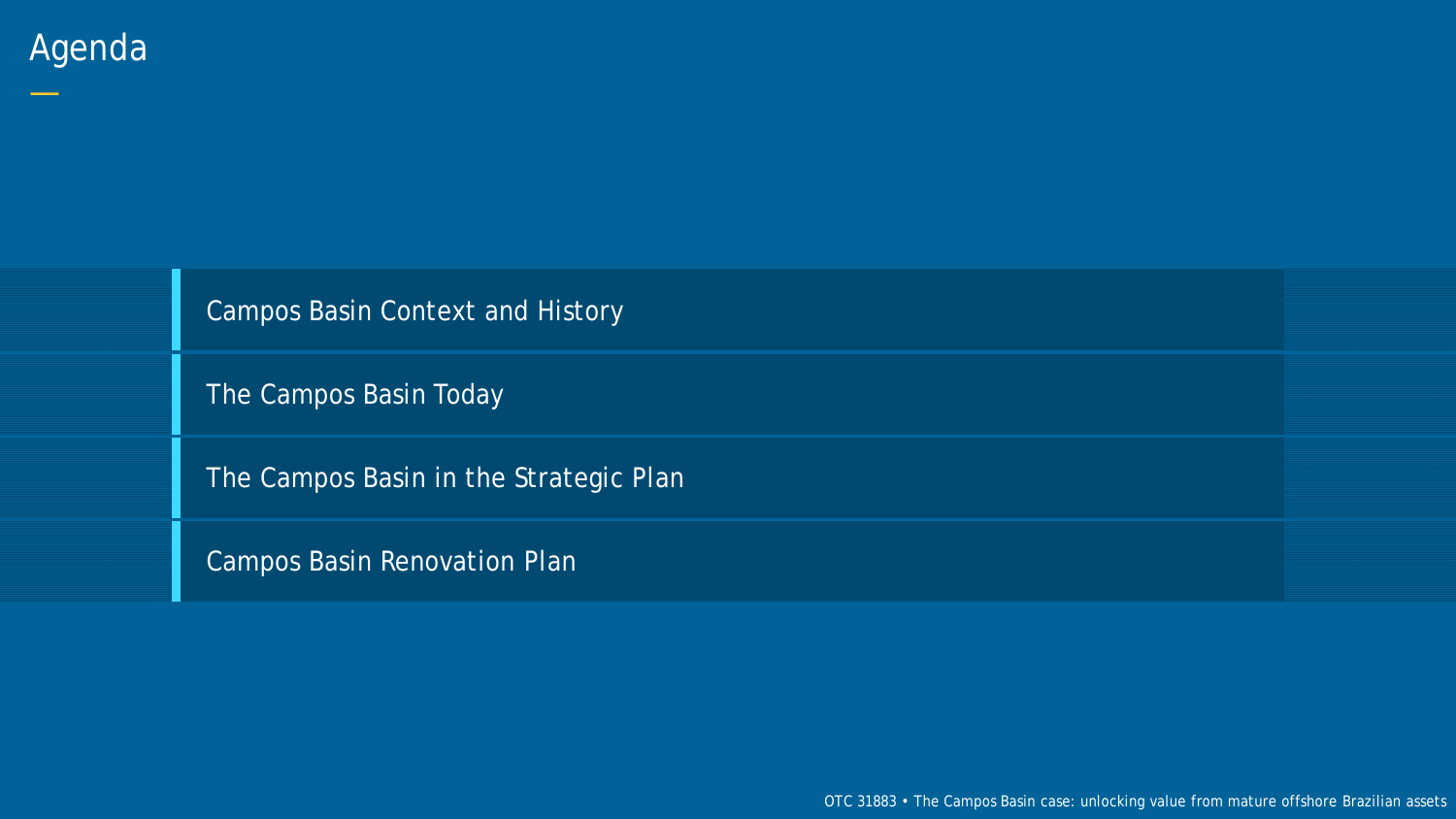#### Campos Basin History

The oil shock of the 1970s and the challenge of new production frontiers

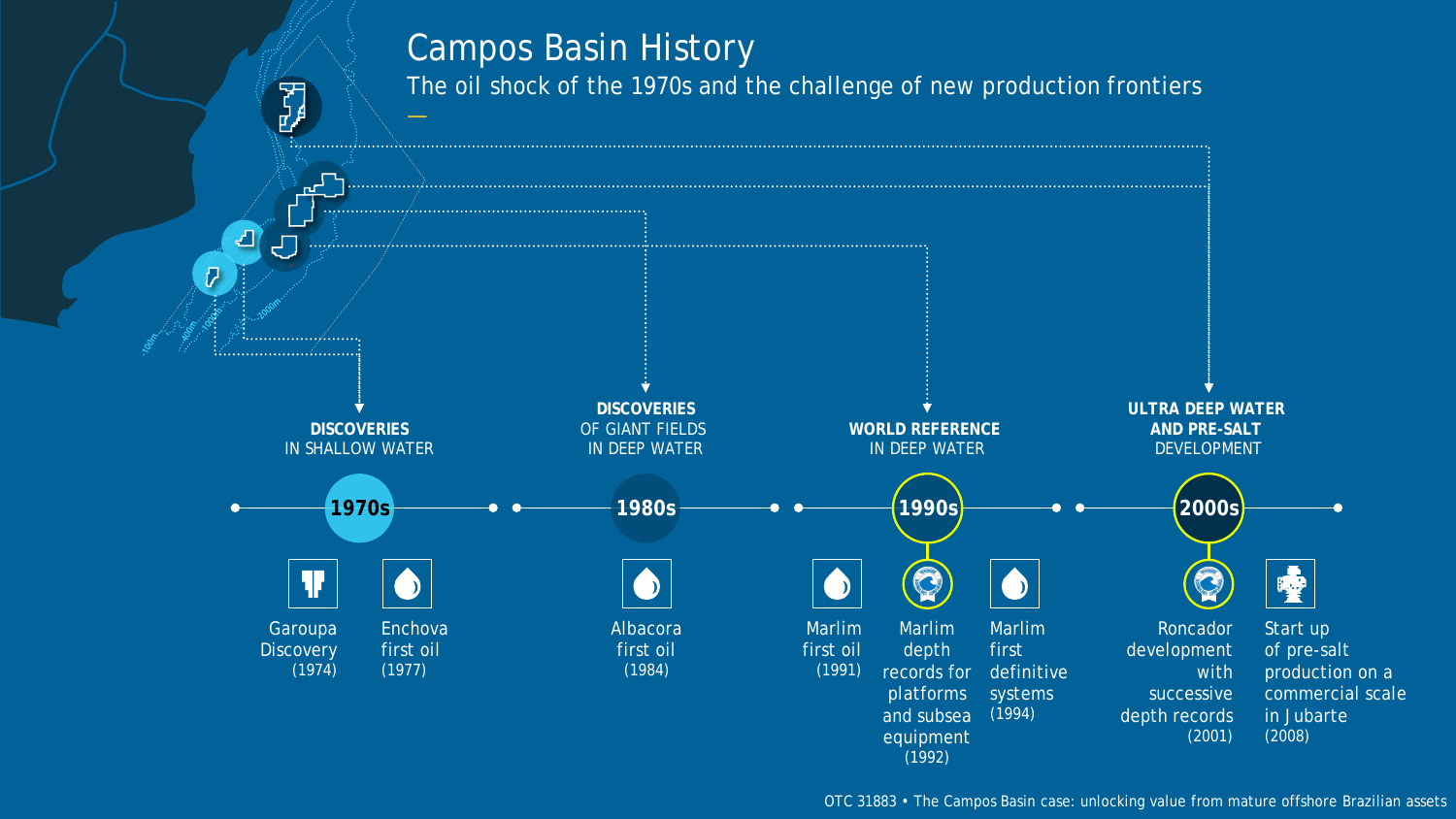#### Campos Basin Today

—

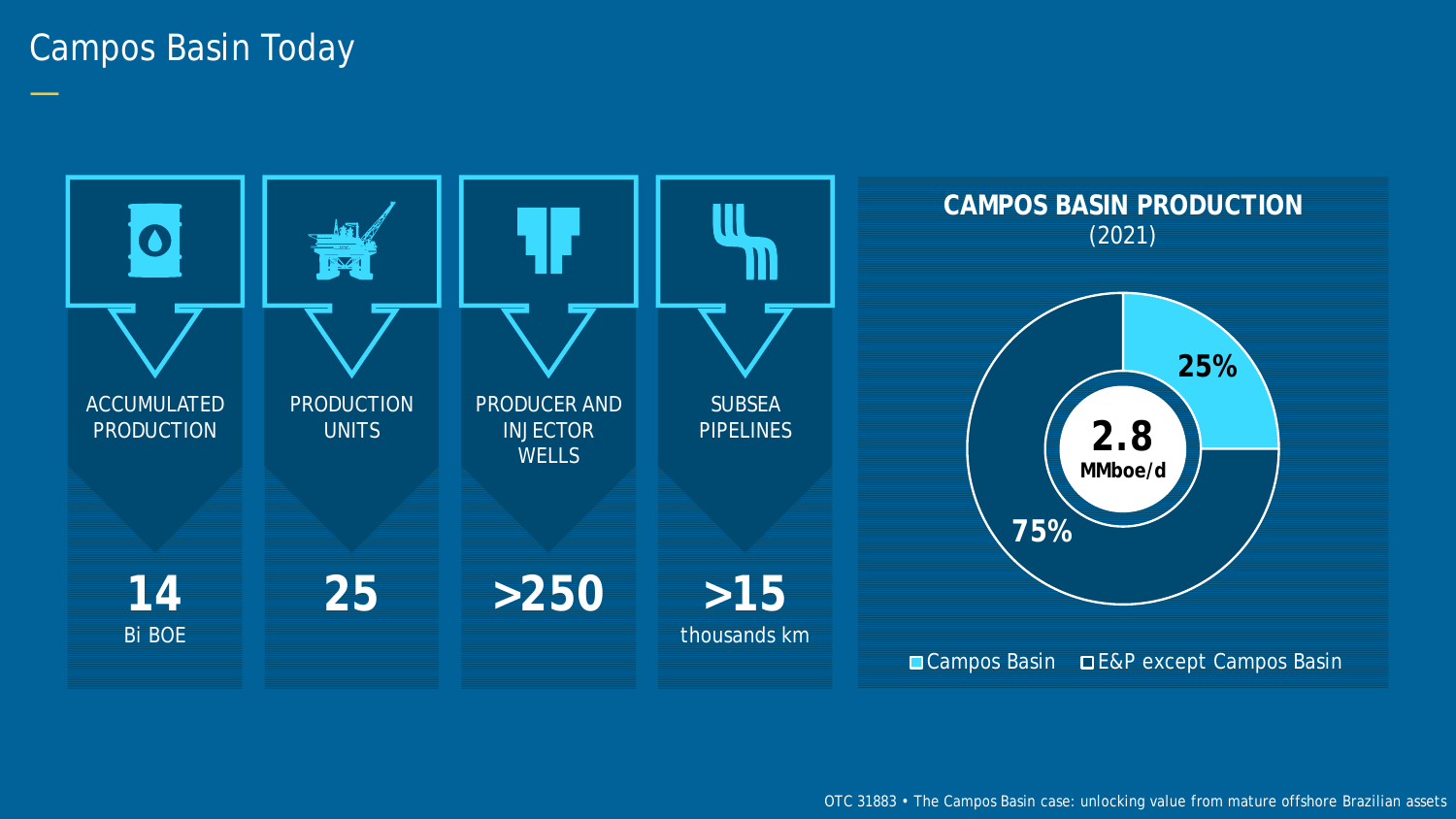#### Campos Basin in the Future



—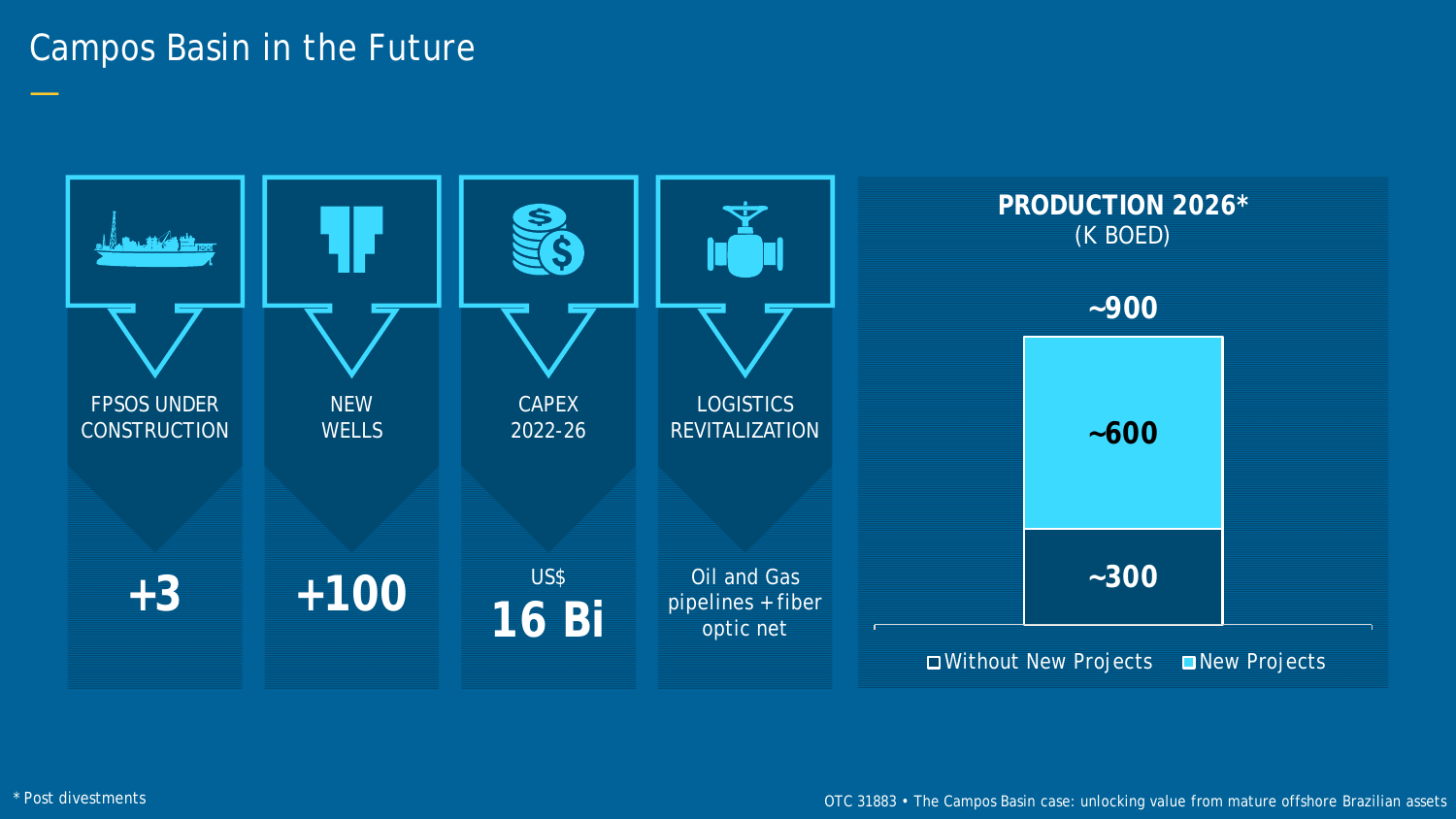#### Campos Basin Development Plan



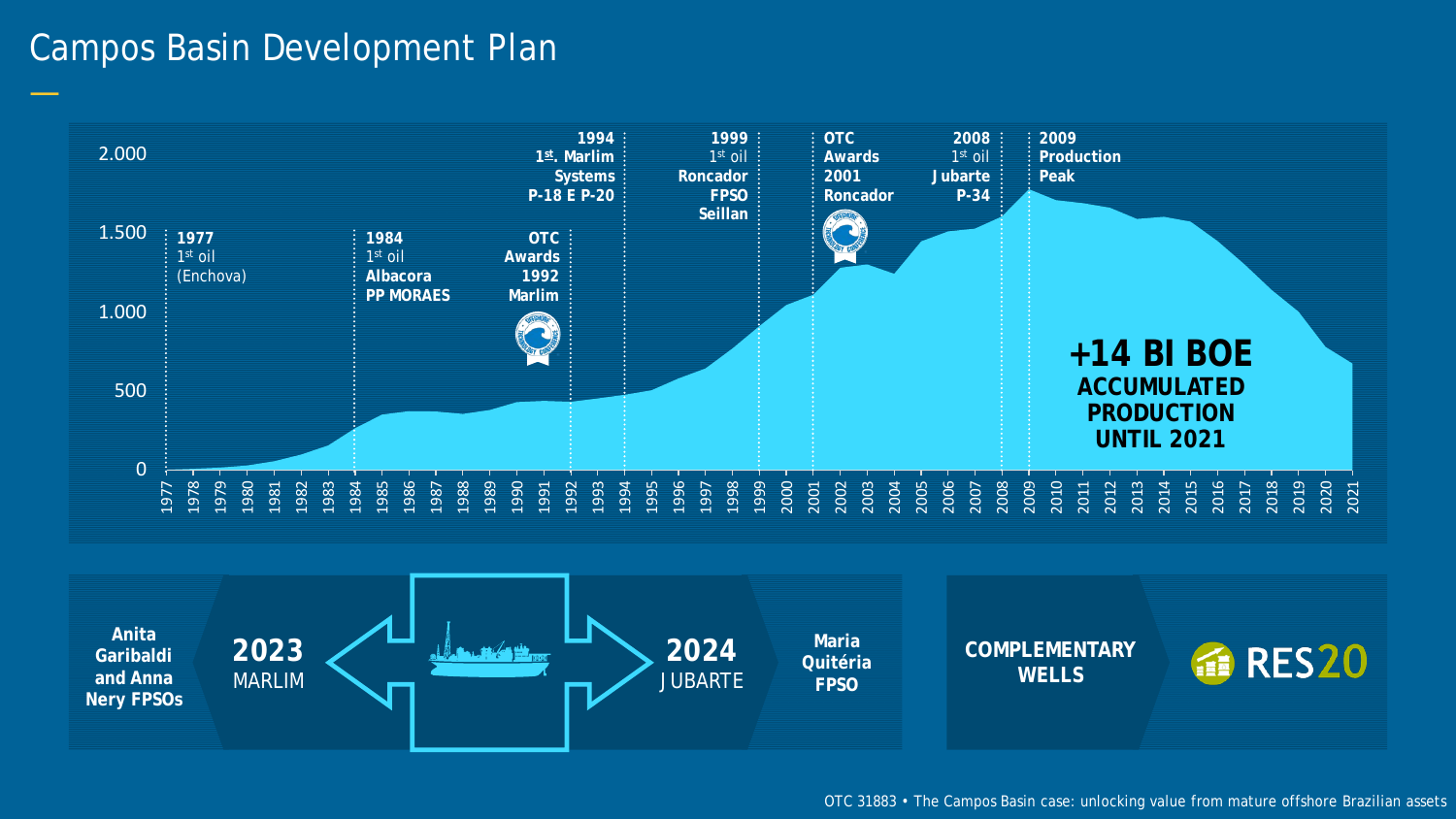#### RES20

Ambition to increase the reserves by 20 Bi boe until 2030, of which 5 Bi boe are in the Campos Basin

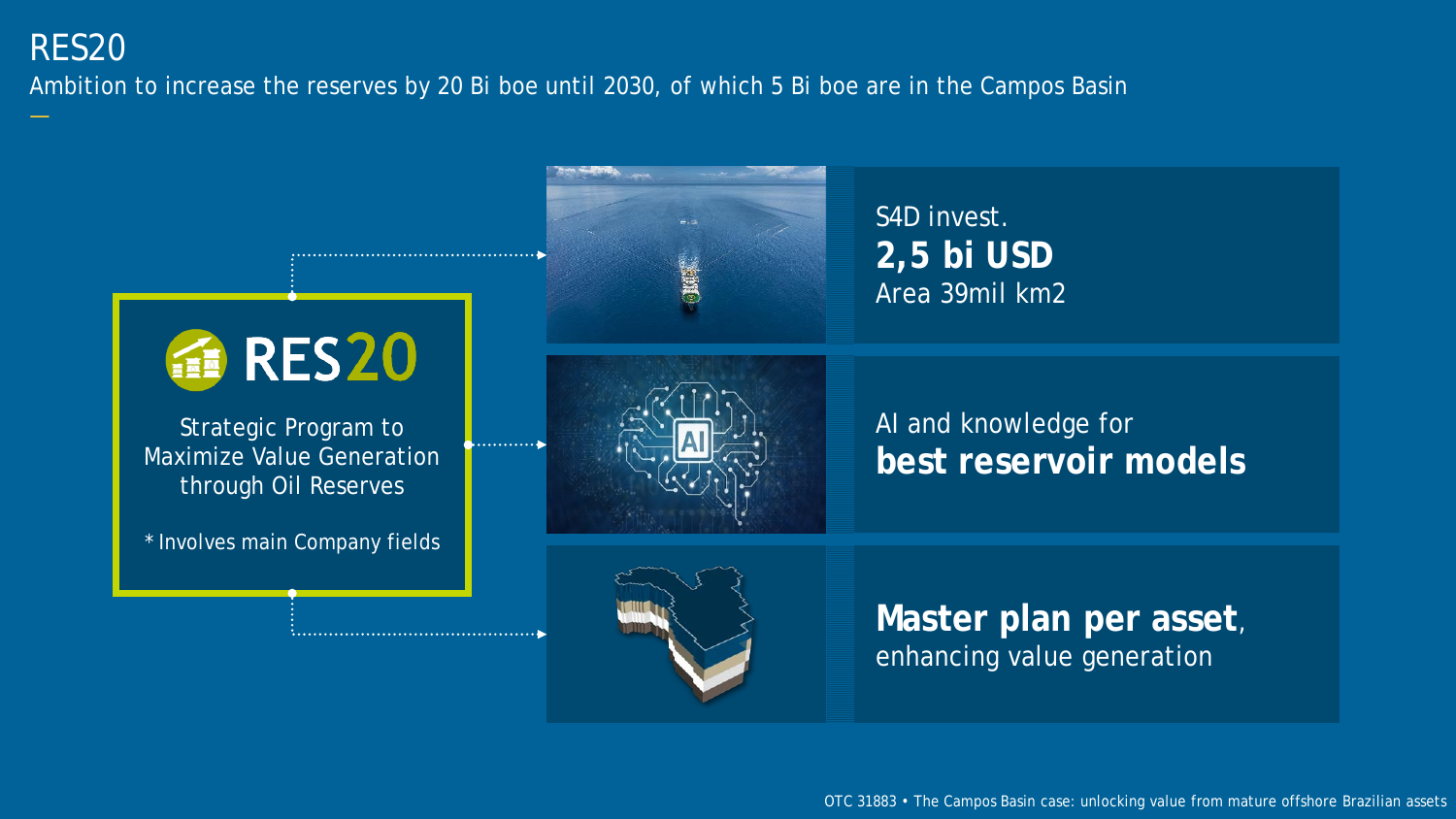#### Campos Basin Renovation Plan

Strategic and integrated management: exploratory projects, revitalization, complementary development, flow, efficiency improvement, divestment and decommissioning

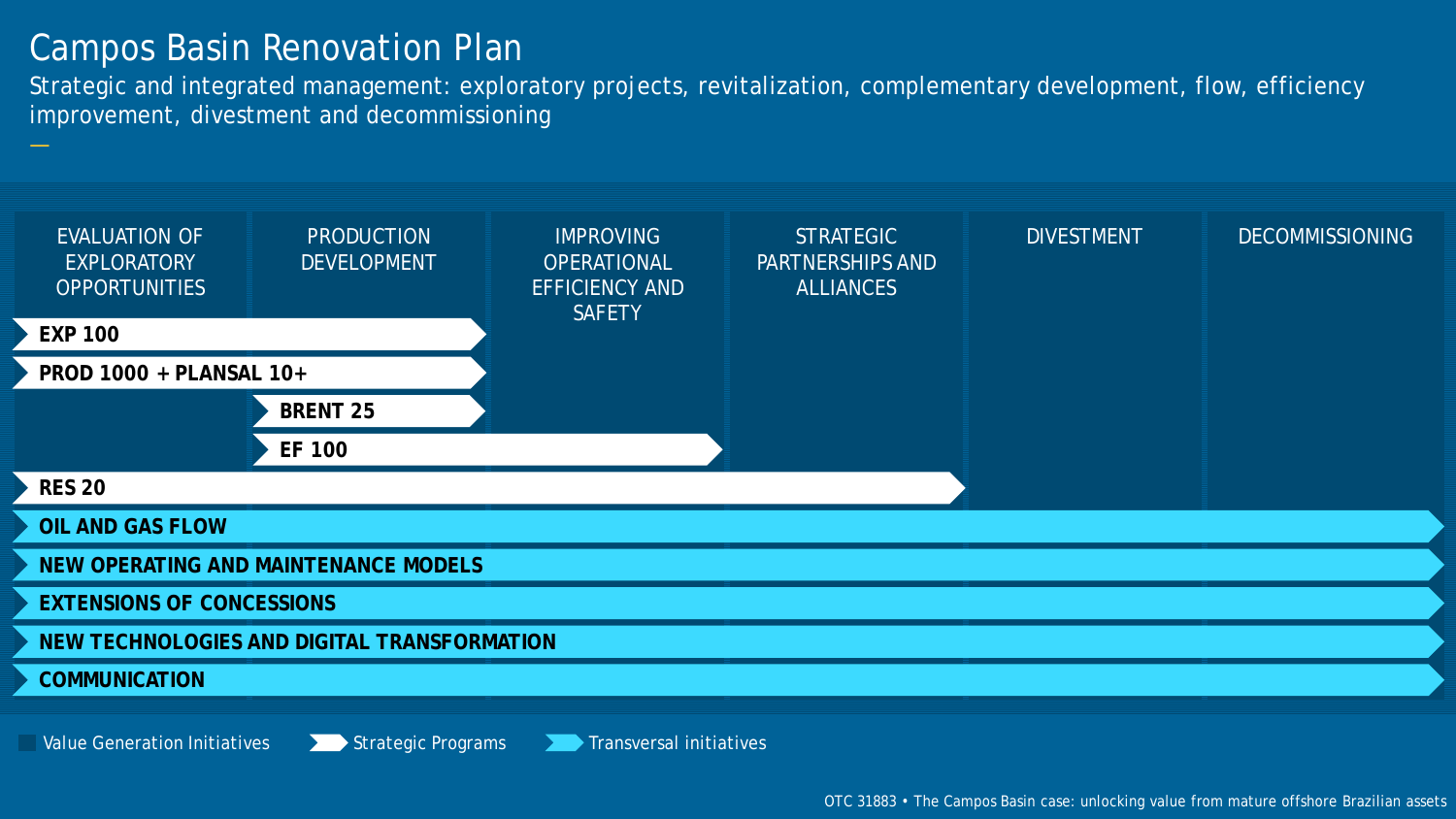#### Revitalization – Unlocking more value on mature assets

Implementation of new systems, in line with the extension of the concession period

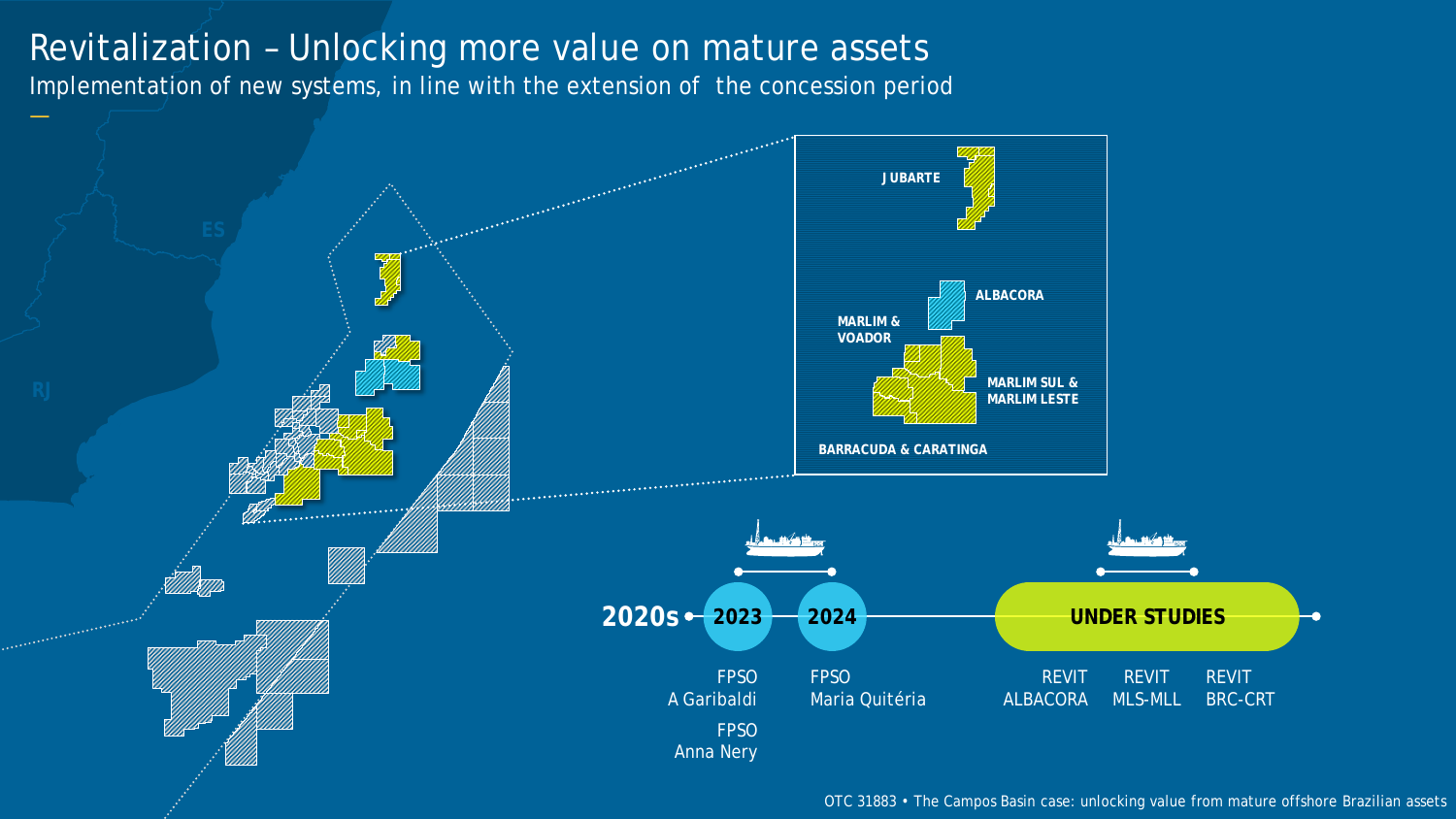#### Marlim & Voador Revitalization – example of a world class Project

The largest mature asset recovery program in the global offshore industry - decommissioning nine platforms while installing two new ones

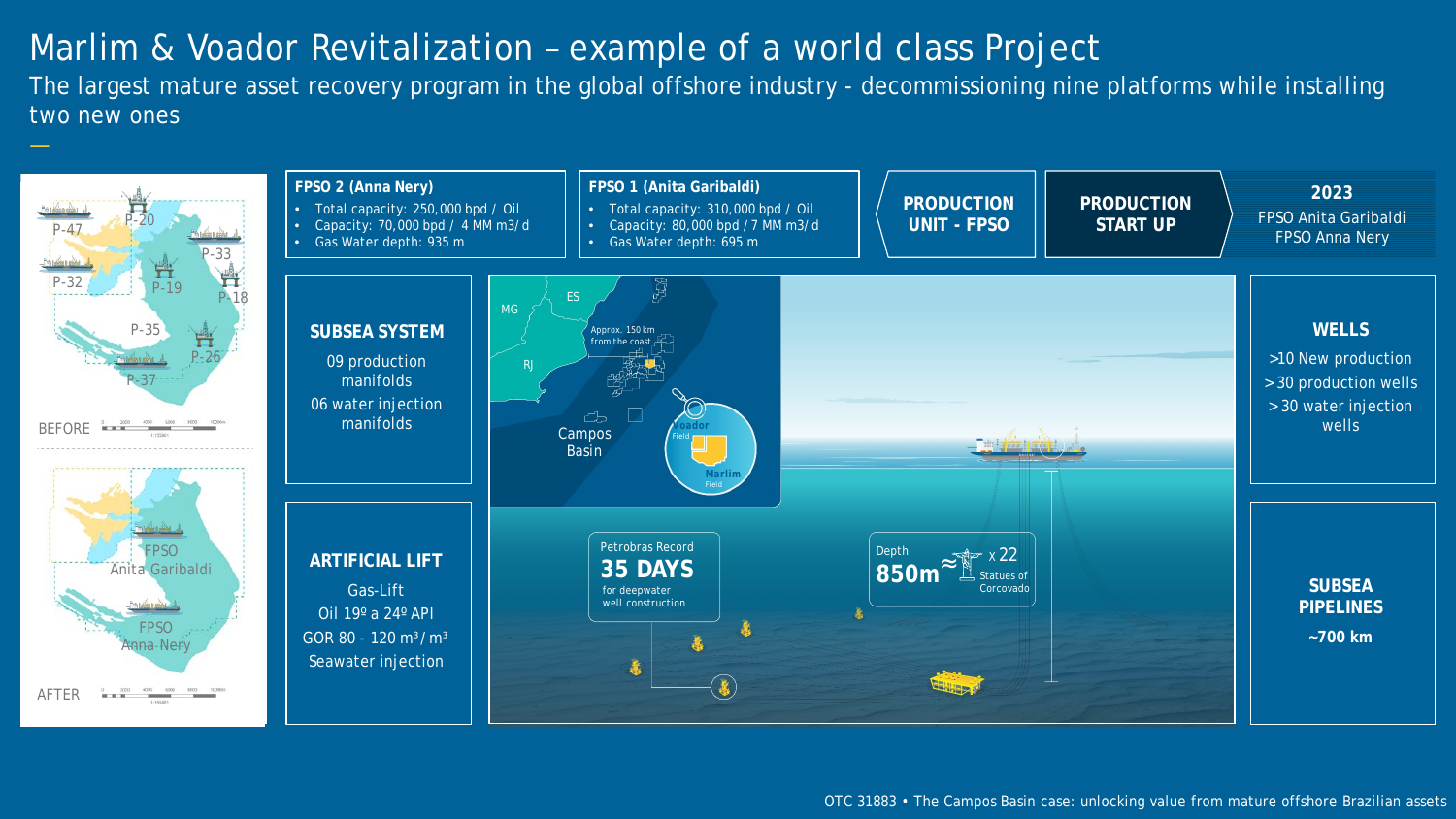#### Strategic Partnerships

Value creation through experience sharing

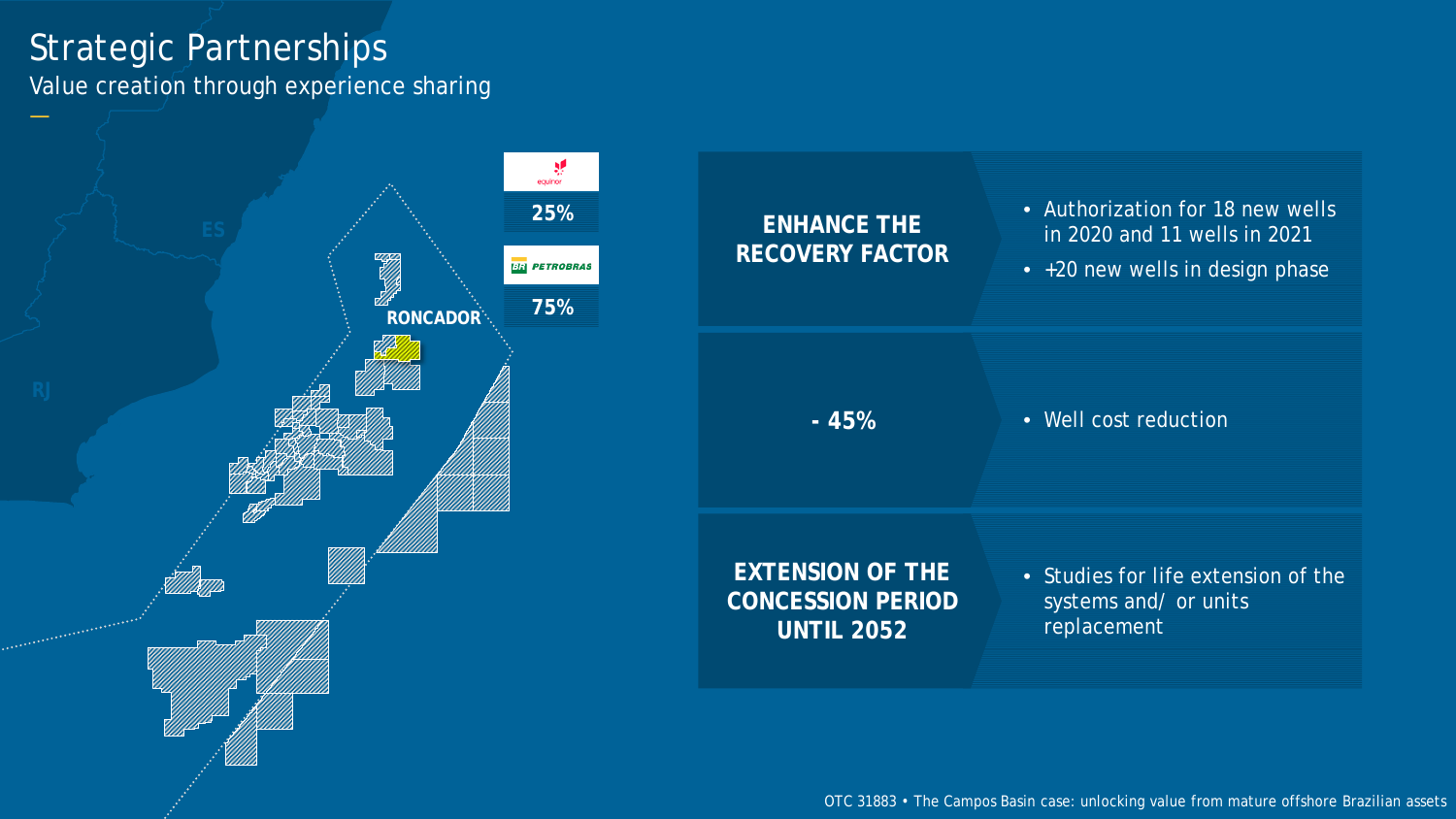#### Integrated Development Plans

Robust, faster and simpler governance for new wells, aligned with a strategic vision for each field

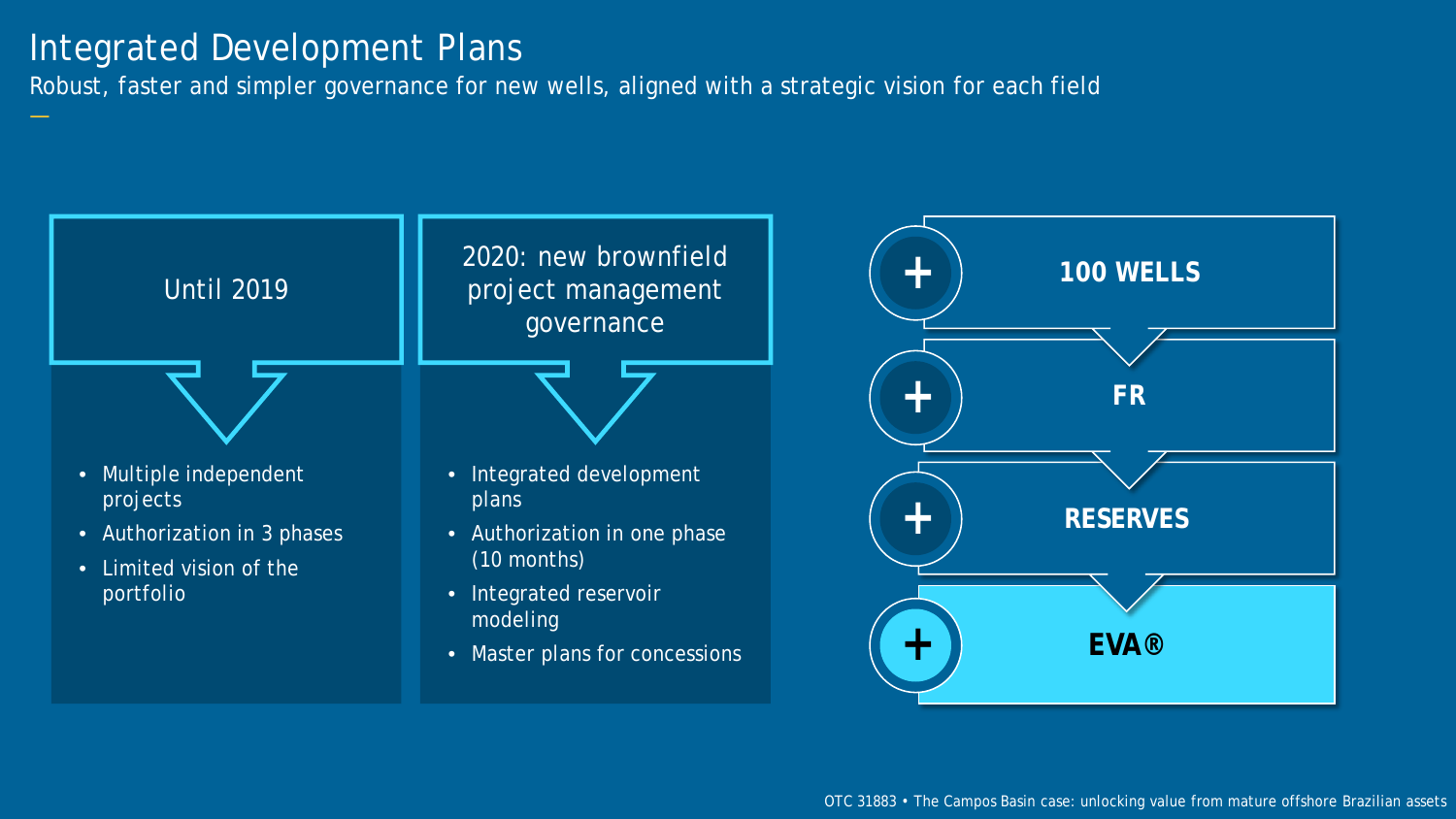### Campos Basin is an international reference in the industry

Responsible for almost 75% of all oil produced offshore in Brazil until today



The Campos Basin was the **pioneer** for technologies development and will continue to be for the decommissioning and revitalization of mature concessions

The Active Portfolio Management gives **resilience** for Campos Basin projects portfolio

**New players**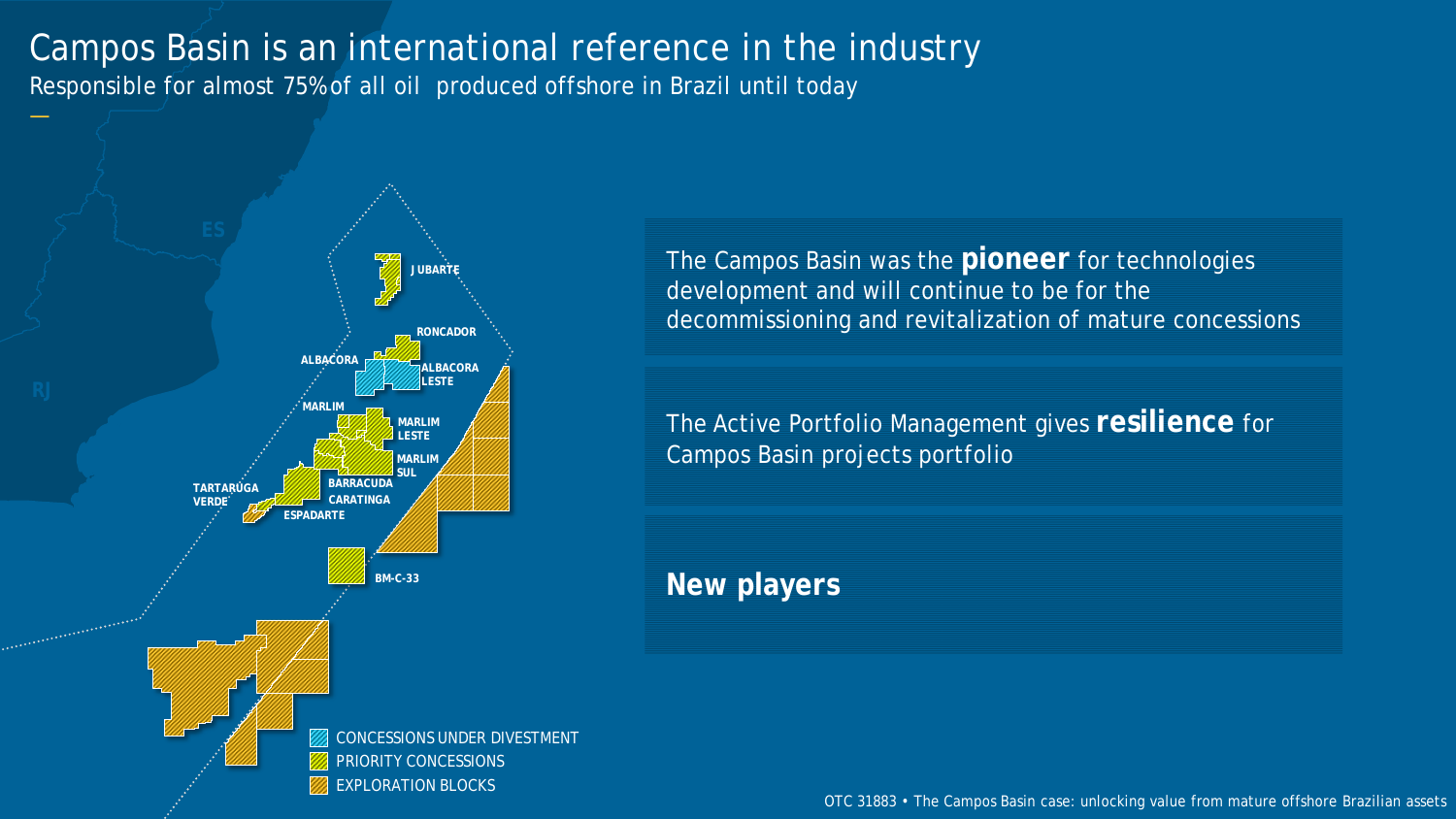### Campos Basin is an international reference in the industry

Responsible for almost 75% of all oil produced offshore in Brazil until today



Campos Basin will continue to be **relevant** to our portfolio over the next decade

**Significant Investments** over the next 5 years, focusing on the **integrated development** and **revitalization** of concessions, seeking to maximize value generation for the Company

**RES 20** to maximize value generation through Oil Reserves